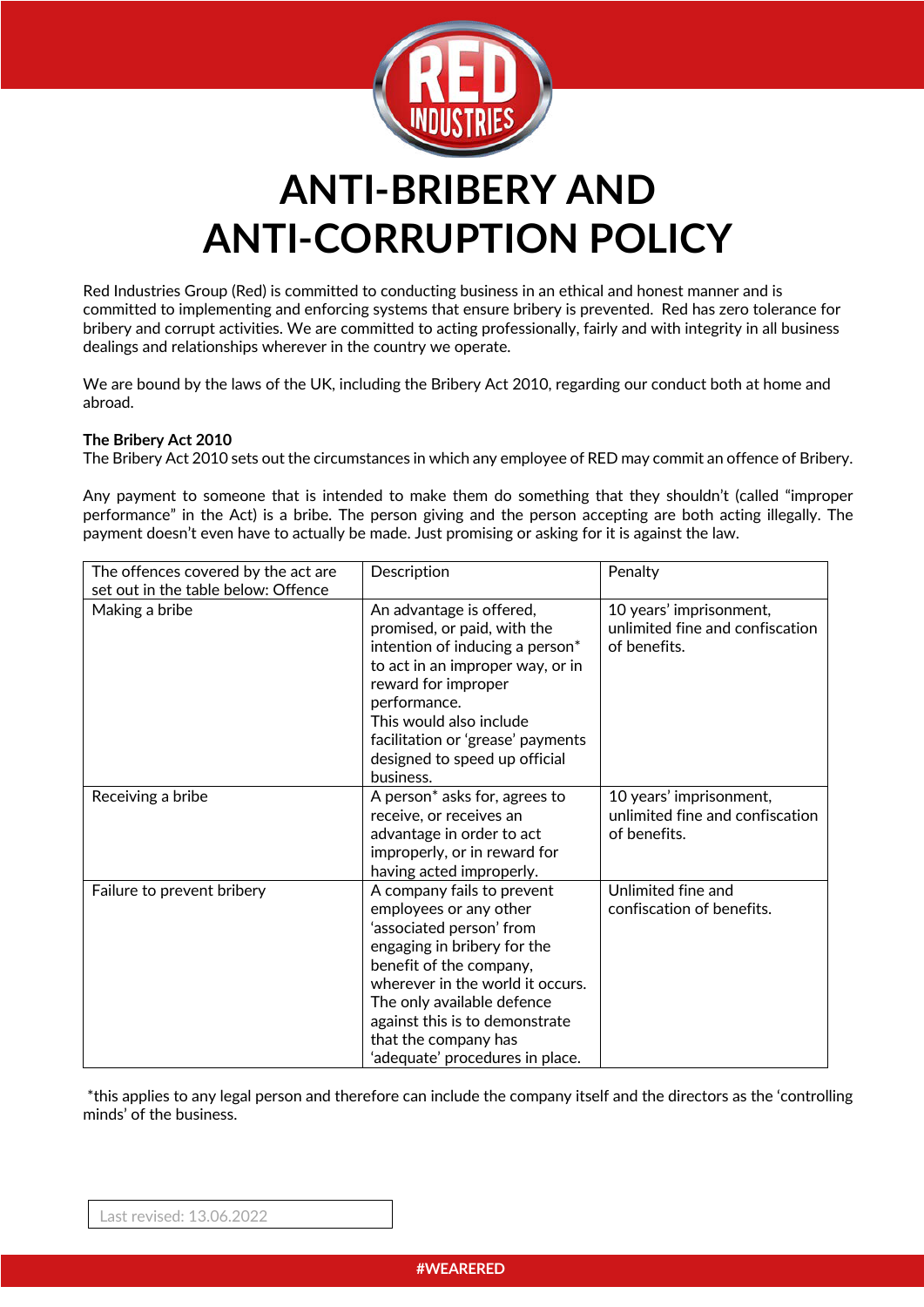

It is also important to understand that the act has an extra-territorial reach. This means that, for British companies like RED, it doesn't matter where in the world the offence was committed; the company or the individual can still be prosecuted in the UK for engaging in bribery or failing to prevent it.

The act also applies to 'associated persons' which is an intentionally broad term. It captures any person acting on behalf of the company irrespective of their legal connection to the company.

The directors or senior officers of a member firm can also be prosecuted personally for offences committed by individuals whilst working for the company.

## **Guiding Principles**

This policy applies to all employees.

When referring to third parties, this applies to any individual or organisation RED works with or has the potential to work with.

All third-party arrangements are stipulated within contractual agreements, which specifies the third party to comply with the minimum standards and procedures relating to anti-bribery and corruption.

All employees and those under our control are equally responsible for the prevention, detection, and reporting of bribery and other forms of corruption. They are required to avoid any activities that could lead to, or imply, a breach of this anti-bribery policy.

If you have reason to believe or suspect that an instance of bribery or corruption has occurred or will occur in the future that breaches this policy, you must notify the Chief Financial Officer.

If any employee breaches this policy, they will face disciplinary action and could face dismissal for gross misconduct. RED has the right to terminate a contractual relationship with an employee if they breach this antibribery policy.

#### **Gifts and hospitality**

Red accepts normal and appropriate gestures of hospitality and goodwill (whether given to/received from third parties) so long as the giving or receiving of gifts meets the following requirements:

- It is not made with the intention of influencing the party to whom it is being given, to obtain or reward the retention of a business or a business advantage, or as an explicit or implicit exchange for favours or benefits.
- It is not made with the suggestion that a return favour is expected.
- It is in compliance with local law.
- It is given in the name of the company, not in an individual's name.
- It does not include cash or a cash equivalent (e.g. a voucher or gift certificate). It is appropriate for the circumstances (e.g. giving small gifts around Christmas or as a small thank you to a company for helping with a large project upon completion).
- It is of an appropriate type and value and given at an appropriate time, considering the reason for the gift.
- It is given/received openly, not secretly.
- It is not selectively given to a key, influential person, clearly with the intention of directly influencing them.
- It is not above a certain excessive value, as pre-determined by the Chief Financial Officer.
- It is not offered to, or accepted from, a government official or representative or politician or political party, without the prior approval of the Chief Financial Officer.

Where it is inappropriate to decline the offer of a gift (i.e. when meeting with an individual of a certain religion/culture who may take offence), the gift may be accepted so long as it is declared to the Chief Financial Officer, who will assess the circumstances.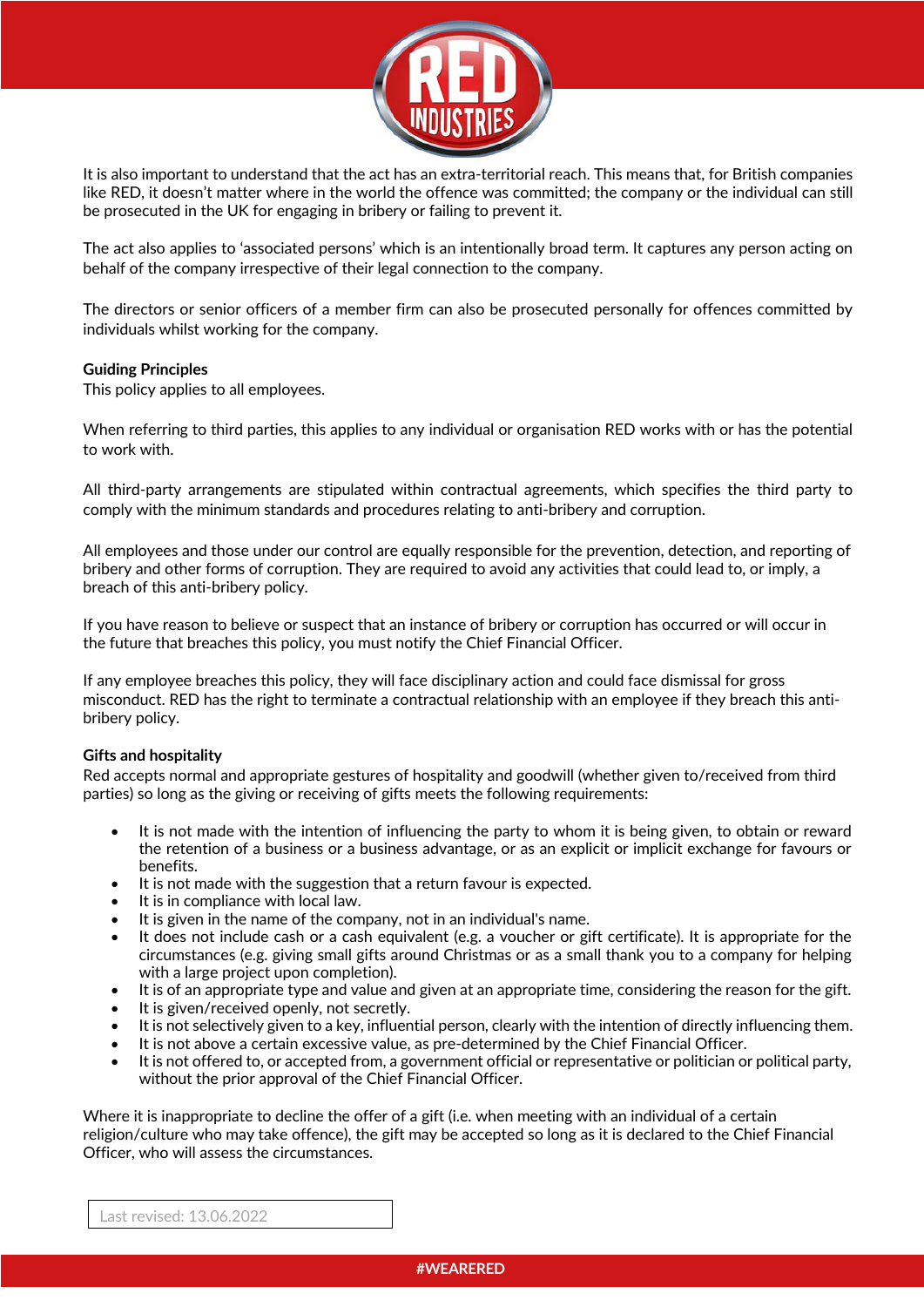

RED recognises that the practice of giving and receiving business gifts varies between countries, regions, cultures, and religions, so definitions of what is acceptable and not acceptable will inevitably differ for each.

As good practice, gifts given and received should always be disclosed to the Chief Financial Officer. Gifts from suppliers should always be disclosed.

The intention behind a gift being given/received should always be considered. If there is any uncertainty, the advice of the Chief Financial Officer should be sought.

## **Facilitation Payments and Kickbacks**

Facilitation payments are a form of bribery that involves expediting or facilitating the performance of a public official for a routine governmental action. They tend to be made by low level officials with the intention of securing or speeding up the performance of a certain duty or action.

Kickbacks are typically made in exchange for a business favour or advantage.

RED does not allow any form of facilitation payment or kickback.

Employees may face a situation where avoiding a facilitation payment or kickback may put them or their family's personal security at risk. Under these circumstances, you must raise this immediately to your line manager.

#### **Political Contributions**

Political contributions can be perceived as an attempt to gain an improper business advantage. Therefore, RED does not make any donations, whether in cash, kind, or by any other means, to support any political parties or candidates.

#### **Charitable Contributions**

RED accepts (and indeed encourages) the act of donating to charities — whether through services, knowledge, time, or direct financial contributions (cash or otherwise) — and agrees to disclose all charitable contributions it makes.

Employees must be careful to ensure that charitable contributions are not used to facilitate and conceal acts of bribery.

We will ensure that all charitable donations made are legal and ethical under local laws and practices, and that donations are not offered/made without the approval of the People Team.

#### **How to raise a concern**

If you suspect that there is an instance of bribery or corrupt activities or you have been offered a bribe by anyone or are asked to make one, you must raise this immediately to your line manager or the Chief Financial Officer.

If you do not feel comfortable raising this directly, all employees are able to use the Company's Whistleblowing policy to vocalise their concerns confidentially.

RED understands that you may feel worried about potential repercussions if you refuse a potential act of bribery or corruption. We will support anyone who raises concerns in good faith under this policy, even if investigation finds that they were mistaken.

RED will ensure that no one suffers any detrimental treatment as a result of refusing to accept or offer a bribe or other corrupt activities or because they reported a concern relating to potential act(s) of bribery or corruption.

Detrimental treatment refers to dismissal, disciplinary action, threats, or unfavourable treatment in relation to the concern the individual raised.